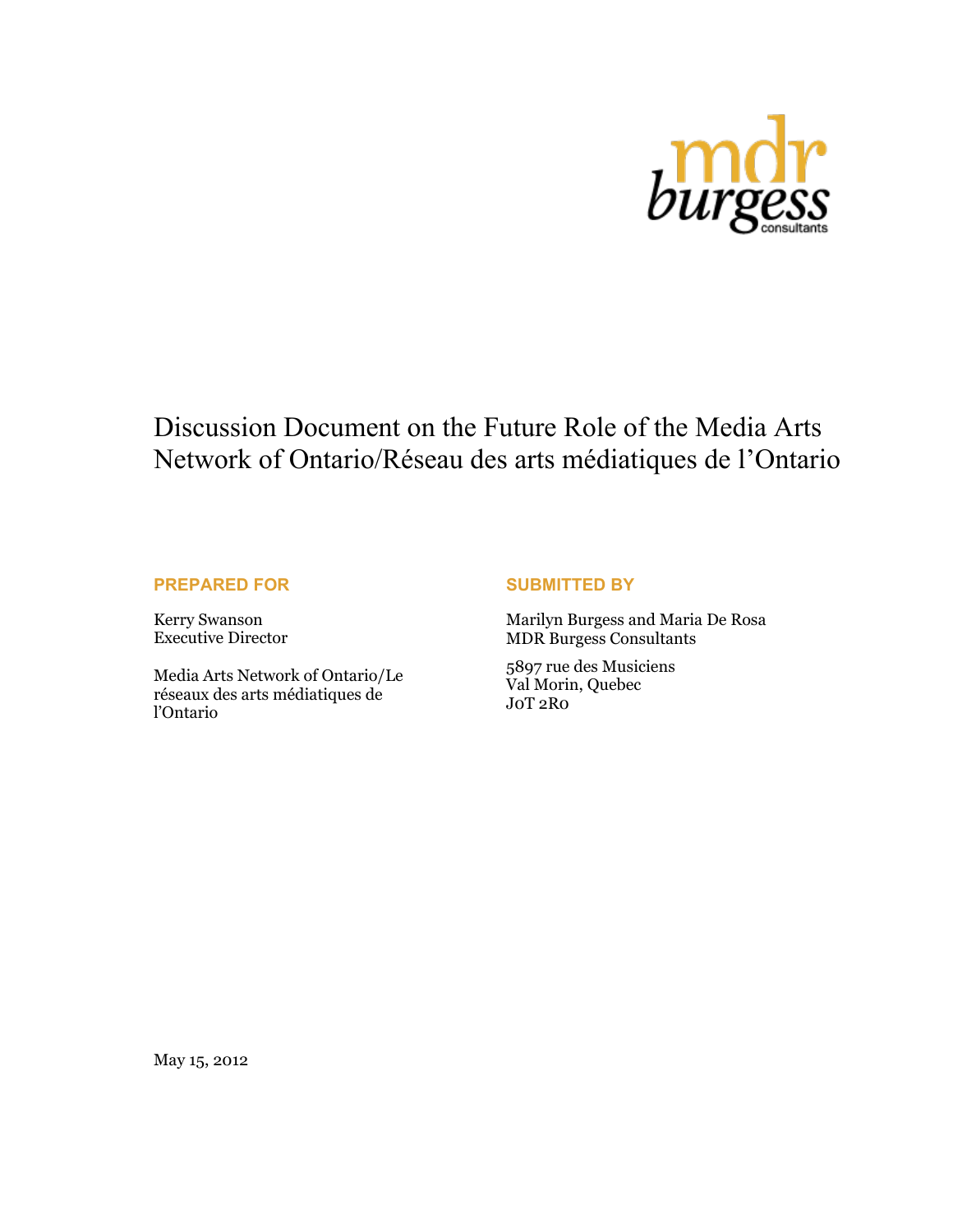

# **Table of Contents**

| 3.1 Members of Visible Minorities and Aboriginal Peoples are the Fastest Growing Populations in |  |
|-------------------------------------------------------------------------------------------------|--|
|                                                                                                 |  |
|                                                                                                 |  |
|                                                                                                 |  |
|                                                                                                 |  |
|                                                                                                 |  |
|                                                                                                 |  |
|                                                                                                 |  |
|                                                                                                 |  |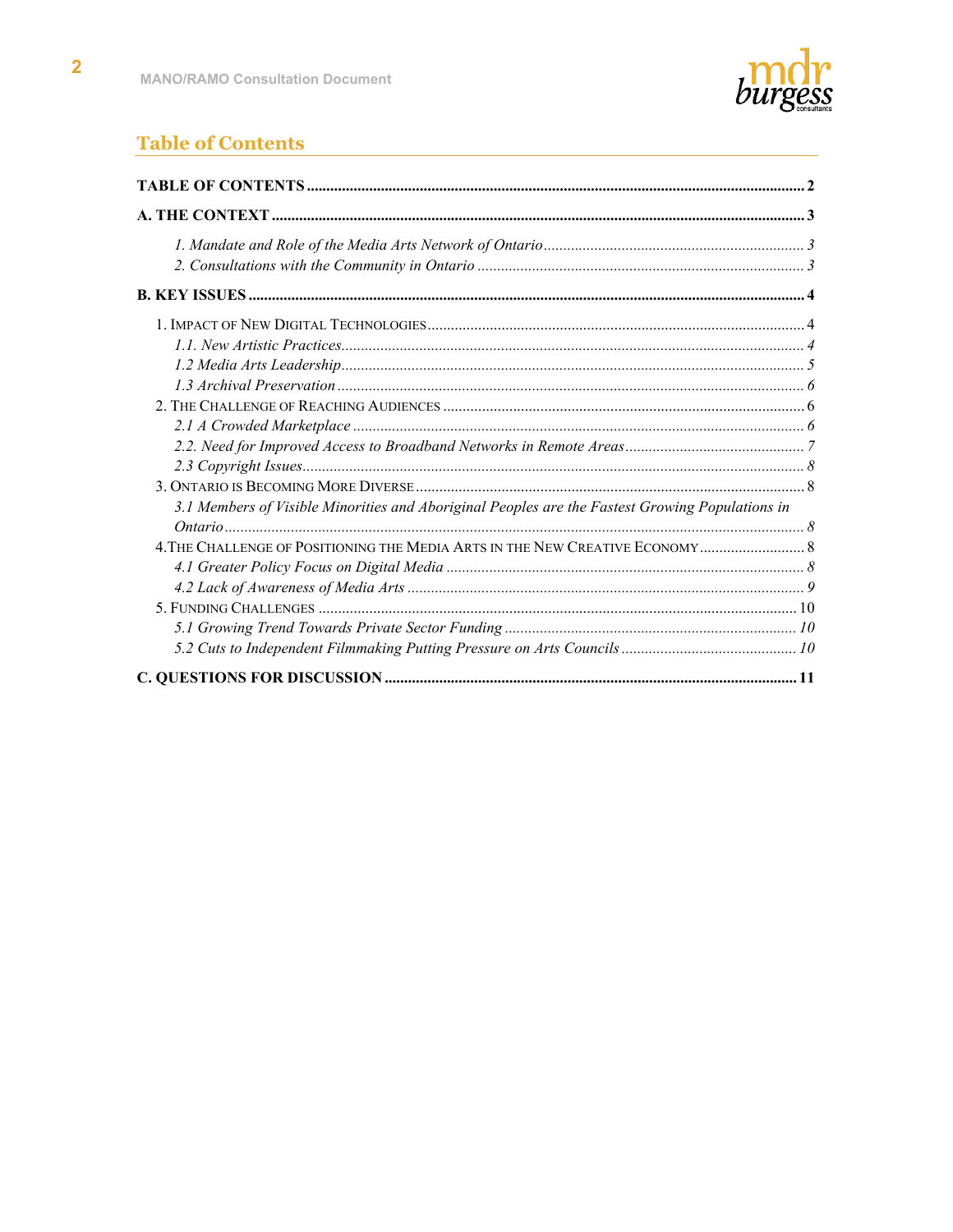

# **A. The Context**

#### **1. Mandate and Role of the Media Arts Network of Ontario**

Founded in 2008, the Media Arts Network of Ontario, Réseau des arts médiatiques de l'Ontario (MANO/RAMO) is an arts service organization and collective whose mandate is to develop and foster a unified and responsive provincial network for Ontario Media Arts organizations and the independent artists they represent. MANO/RAMO currently represents 24 Ontario-based independent Media Arts organizations and collectives (production centres, distributors, festivals and exhibitors in film, video and new media), to which it provides communication, advocacy, networking, collaborative exchange, and educational opportunities.

MANO/RAMO's vision is informed by the value that comes from a rich and vibrant cultural landscape. This includes the continued diversity of artistic and cultural expression offered by independent film, video, audio and new Media Arts. These forms of expression provide necessary alternatives to mainstream, commercial and institutional ideologies. It is the organization's belief that community engagement with diverse artistic practices improves quality of life by promoting cultural understanding and respect at all levels of society.

Through its work, MANO/RAMO aims to create a new model for arts service activity that is active, responsive, collaborative and innovative. By working together, the provincial Media Arts community can be transformed into a mobilized and active network of organizations who can respond to challenges and effectively promote the Media Arts to the wider community.

The Media Arts sector is a vital contributor to the vigorous economy and culture here in Ontario and MANO/RAMO is committed to garnering greater support and profile for the sector in the province's cultural policy.

#### **2. Consultations with the Community in Ontario**

Following a number of successful initiatives that brought the Ontario Media Arts community together to share and discuss priorities, MANO/RAMO has embarked on an ambitious series of community consultations throughout the province. These consultations are aimed at garnering the views of member organizations in order to develop a new strategic plan for the organization. Within this context, MANO/RAMO has developed the following document as a tool for discussion in this process.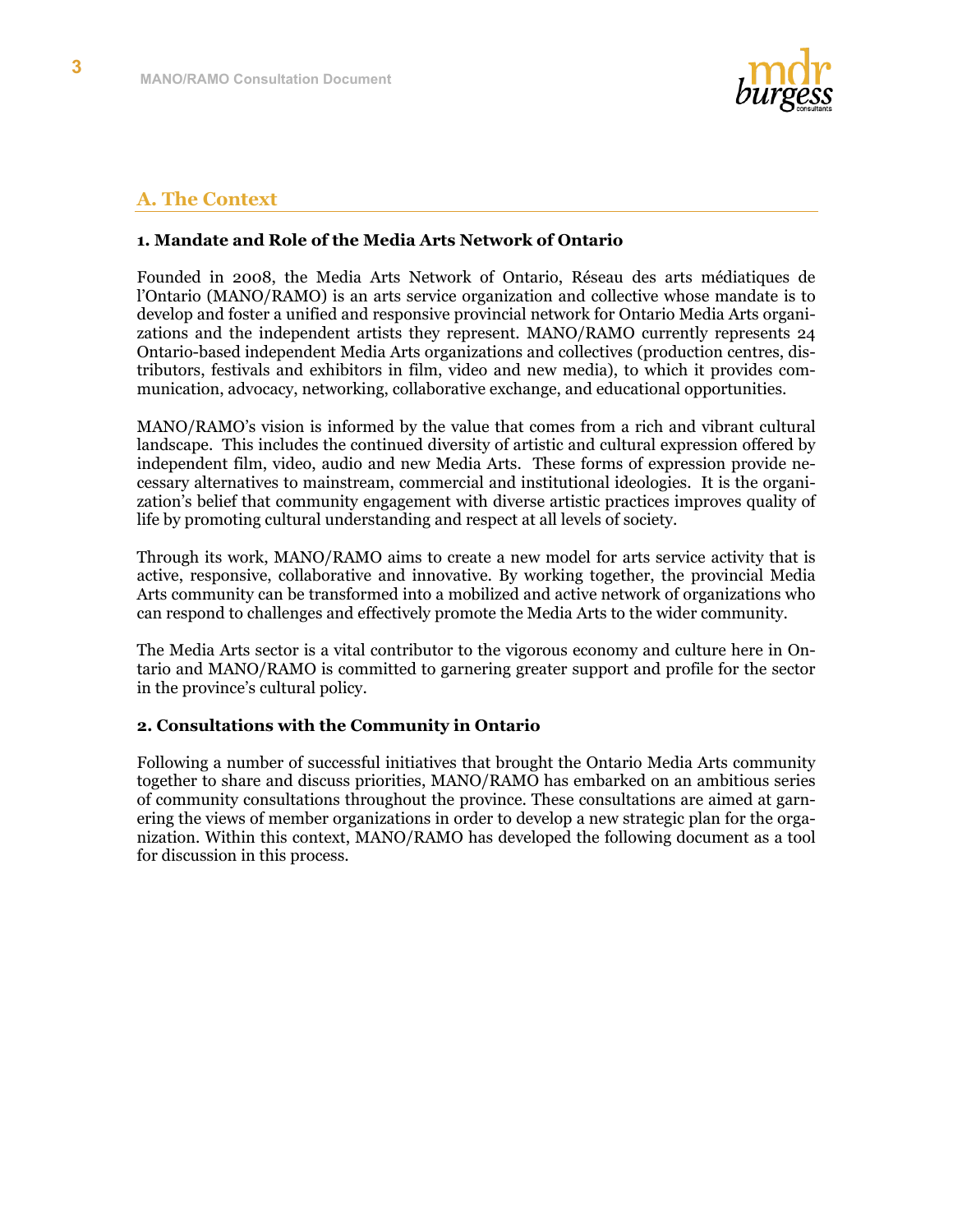

# **B. Key Issues**

# *1. Impact of New Digital Technologies*

The place of digital media within disciplinary practices has become increasingly integrated into disciplinary aesthetics as these have become more commonplace in our lives, but nowhere is the impact so profound as in the Media Arts.<sup>1</sup>

As noted in a recent study conducted for the network of Canadian Public Arts Funders (CPAF), while most disciplines have integrated digital technologies to some extent, the greatest impact has been felt in the Media Arts, where practices which are inherently based in media technologies have been transformed by the creative, production, exhibition and dissemination possibilities afforded by new technologies, the critical questions they raise, and the opportunities for collaboration with researchers in connected fields.

#### **1.1. New Artistic Practices**

The Media Arts also embody new artistic practices arising from the new digital toolbox: new cinematic experiences – immersive, digitally animated, interactive, or online; networked experiments such as telepresence; online communities gathered around game play, open source technology development, mixed or augmented reality experience; and new machines – DIY robots, and sophisticated immersive screens.

These developments have encouraged new research questions for arts practice, fuelling greater collaboration between artists and technologists in industry and science, for example in technology design or "bio-art".

Artists are not only using new technologies, they are creating them. Media Labs – artist-run and university based - have emerged as new creative spaces for active engagement in the development of new technologies and technological tools for creative expression: distributed online communities of open source software developers (i.e. PureData, GridFlow), and new hardware and technology design (i.e. 360 degree cinema in the Sato-sphere – a domed interactive theatre developed by artists and technologists working at the Societe des arts technologiques). Advanced experimental production is often undertaken in partnership with collaborators who have access to facilities to support new media research and production.

As noted by the Conseil des arts et lettres du Québec, "With the arrival of digital technologies, the boundary between several domains (for example, art, science, technology, industry, etc.) becomes particularly unstable while artistic practices are more multifaceted and in flux." [Translated by author.]2

For its part, the Conseil québecois des arts médiatiques (CQAM), in its submission to the federal government's consultation on a national digital strategy, stated,

 <sup>1</sup> *The Shape of Things to Come: Mapping CPAF Members' Support for Mulitdisciplinary Arts*, MDR Burgess Consultants for the Canada Council for the Arts, 2009

<sup>2</sup> *Option numérique : document de consultation*, Conseil des arts et lettres du Québec (CALQ), June 2011, p. 1. The original French language text reads, "Avec l'arrivée des technologies numériques, la frontière entre plusieurs domaines (ex : art, science, technologie, industrie, etc.) devient particulièrement instable alors que les pratiques et les disciplines artistiques sont d'autant plus multiformes et en mouvance."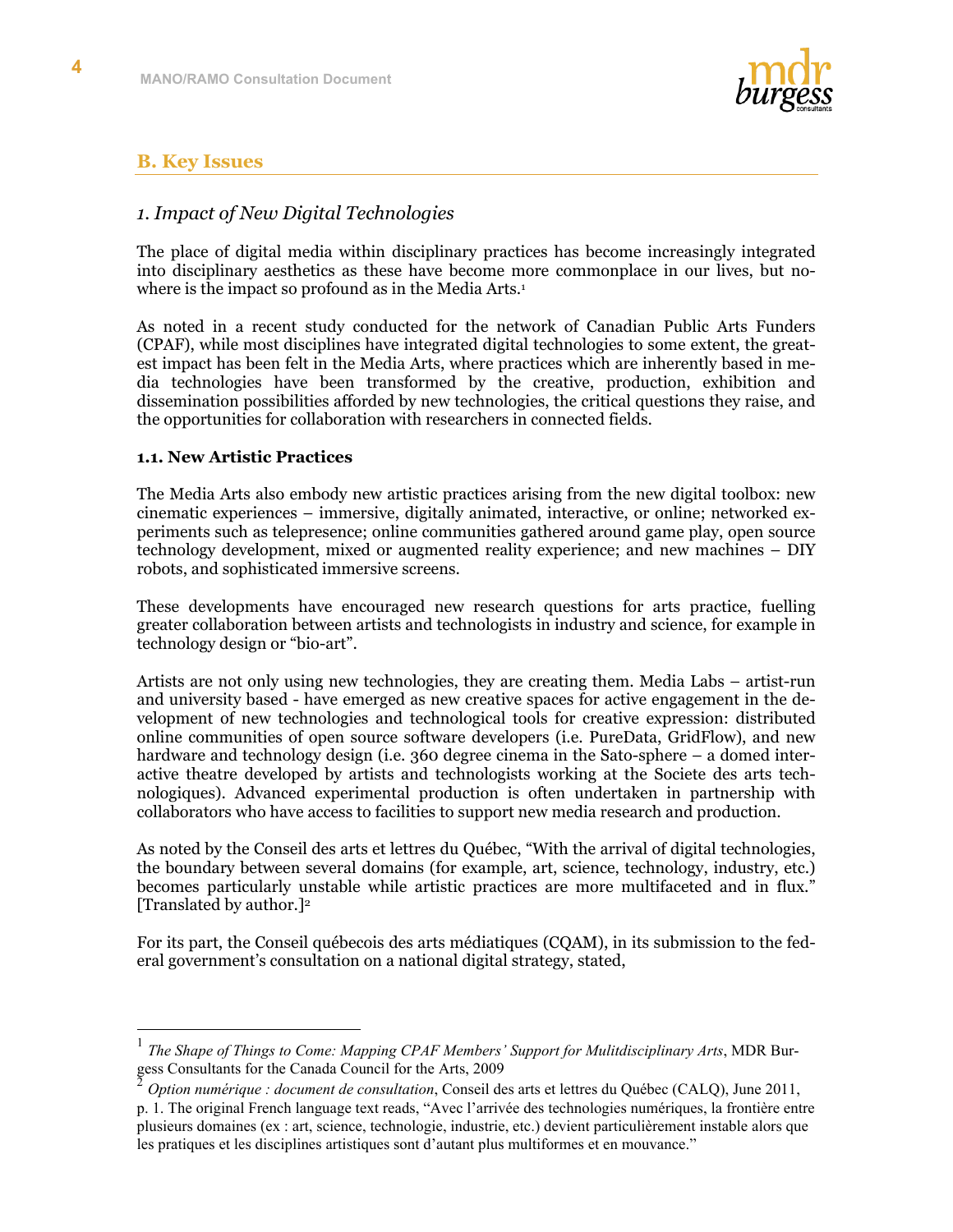

"This sector, which has several names – Media Arts, digital arts, technological arts, new media, audio art – is the only artistic discipline to appropriate the processes, tools, technologies and content delivery mechanisms of our digital society through the totality of the life cycle of a work of art. The creation, production and dissemination of works of art are inseparable from computer programming, digital tools and technologies and the new transmission networks." [Translated by author.] <sup>3</sup>

These observations extend to the Cultural Human Resource Council, which noted the fundamental symbiosis between digital media and technology innovation, stating in one report, "It is important to note that the Digital Media industry uses "content" and "technology" in a symbiotic manner. Content "pushes" technology innovation, and emerging technologies birth new products, applications, and services. One does not exist without the other."4

Film and video art are also being transformed by new digital media. Distinctions between film, video and audio art forms are also blurring as sound artists collaborate with video artists to create immersive live experiences. The financing of independent film is also evolving in this environment. For example in the US, new possibilities exist for modular distribution strategies on multiple platforms and incremental financing. Crowd-funding platforms have proven effective for some documentarists.5

#### **1.2 Media Arts Leadership**

The innovations and creative renewal in the Media Arts are evidence of leadership in the "digital tsunami" affecting the entire cultural sector.6 A study conducted for the Australia Council for the Arts stated, "Media Arts has emerged as a distinctive mode of contemporary arts practice that has influenced all arts disciplines—dance, theatre, music, literature, film and visual art."7

To continue to exercise this leadership, media artists and organizations must keep pace with evolving technical developments, and have access to the combination of resources, technical facilities and expertise and advanced training necessary to produce and disseminate work. These represent significant costs to artists and organizations. The constant introduction of new technologies requires continual adaptation. Media Arts organizations are facing equipment, software and skills upgrades requiring new investments in infrastructure and staff training.

A number of organizations and funders recognize that special resources that will be required to maintain the momentum of Media Arts development. In its submission to the federal government consultation on a national digital economy strategy, the Independent Media Arts Alliance (IMAA) noted the essential role of ongoing life–long learning in the adoption of digital tools and technologies, requiring "a broadly based approach to the accessibility of training and education in communities across Canada [and that] a variety of community–based organiza-

 <sup>3</sup> *Accroître l'avantage numérique du Canada - Stratégies pour une prospérité durable: Les arts médiatiques et numériques*, National Digital Economy Consultation Comments of the Conseil québécois des arts médiatiques, July 2010, p.3.

<sup>4</sup> *Canadian Digital Media Content Creation Technology Roadmap*, Centre de Gestion Publique Inc., Cultural Human Resources Council, 2009

<sup>5</sup> *Summary of Findings, NAMAC Regional Gatherings,* National Alliance for Media Arts and Culture, 2010

<sup>&</sup>lt;sup>6</sup> See the *Cultural HR Study 2010*, prepared by the Conference Board of Canada for the Cultural Human Resources Council, 2010

<sup>7</sup> *New Media Arts Scoping Study*, Australia Council for the Arts with the Australian Government, September 2006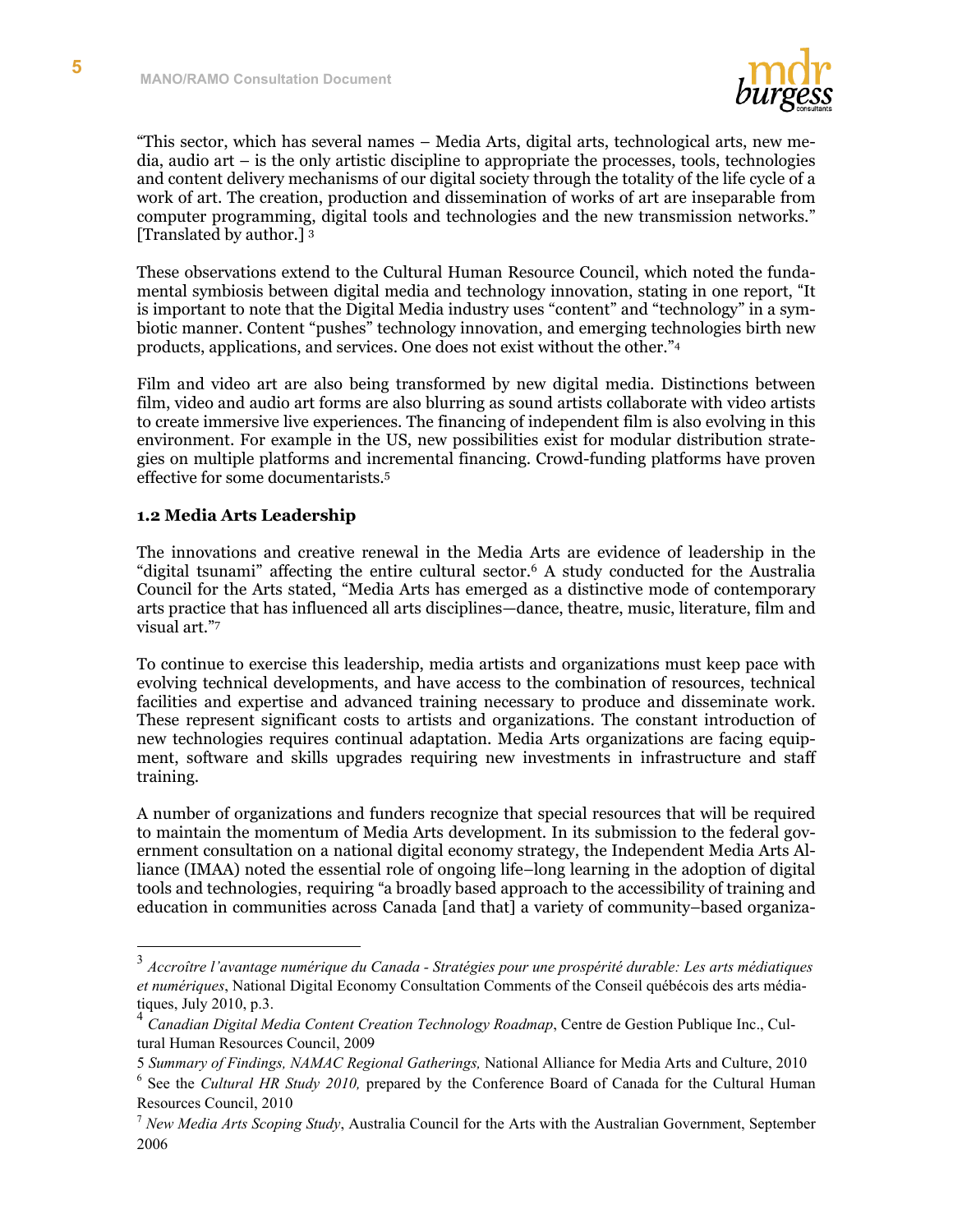

tions should be included in the delivery system for this training to complement the formal education system."8 In an earlier letter to the Executive Director of the Canada Council for the Arts, the IMAA noted that, "Media Arts organizations struggle to keep pace with changing technologies in order to serve their members. Standards are constantly changing, which dramatically affects the ability for independent film, video, and new media artists to access festivals, distributors, and broadcasters."9

The Conseil des arts et lettres du Québec has asserted that media artists need specialized technical expertise, and access to resources and support to take advantage of sophisticated digital production and distribution opportunities and resources to meet the challenge of a higher individual workload [occasioned by taking on more production and distribution tasks].10 The Cultural Human Resources Council also recently noted that, "Steps must be taken to ensure that the cultural workforce has the combination of creative, technical and entrepreneurial skills necessary in the digital world to realize Canada's "digital advantage."11

As noted in one recent study, "Only a few Canadian artist-run production facilities have the expertise and facilities to support new media production and exhibition. (e.g. SAT, Interaccess, Oboro, SOIL)."12 More advanced research and production facilities are more often associated with universities. The need for sufficient spaces is great for Media Arts organizations in Ontario. A study of capital needs in the arts found that 77% of Ontario visual and Media Arts organizations surveyed reported insufficient access to at least one type of space.13

#### **1.3 Archival Preservation**

As the Media Arts sector matures, a number of studies report the need to address archival preservation in artist-run centres, some of which have now been in existence for several decades. The preservation needs in Media Arts are compounded by questions relating to the virtual nature of some artworks. Work has been done in this area and standards developed. However, artist-run organizations are challenged in finding the resources necessary to undertake archival preservation.14

# *2. The Challenge of Reaching Audiences*

# **2.1 A Crowded Marketplace**

As noted in the CPAF study, "The digital transition allows artists to replace physical objects with electronic files and to displace distribution over time and between places with instantaneous distribution over networks."15 Broadband Internet and wireless technologies offer new ways to promote and exhibit Media Arts, and to engage the audience and build communities around their experience. However these developments present the viewer or user with an in-

 <sup>8</sup> *Building a Digital Media Arts Culture for Canada*, Submission to the federal consultation on a national digital economy strategy, Independent Media Arts Alliance, 2010

<sup>9</sup> http://www.imaa.ca/eeuploads/pdfs/0605LettertoRobertSirman.pdf

<sup>10</sup> *Option numérique : document de consultation*, Op. Cit., p. 1

<sup>11</sup> *Digital Media Content Creation Technology Roadmap,* Cultural Human Resources Council, 2009

<sup>&</sup>lt;sup>12</sup> Digital Transitions and the Impact of New Technologies on the Arts, Prepared by David Poole for Canadian Public Arts Funders, 2011, page 20

<sup>13</sup> *Facility Needs Assessment Survey Update Report*, Artsbuild Ontario, February 2010

<sup>14</sup> *The Distinct Role of Artist-Run Centres in the Canadian Visual Arts Ecology*, Prepared by MDR Burgess Consultants, for the Canada Council for the Arts, 2012

<sup>&</sup>lt;sup>15</sup> Digital Transitions and the Impact of New Technologies on the Arts, Op. Cit.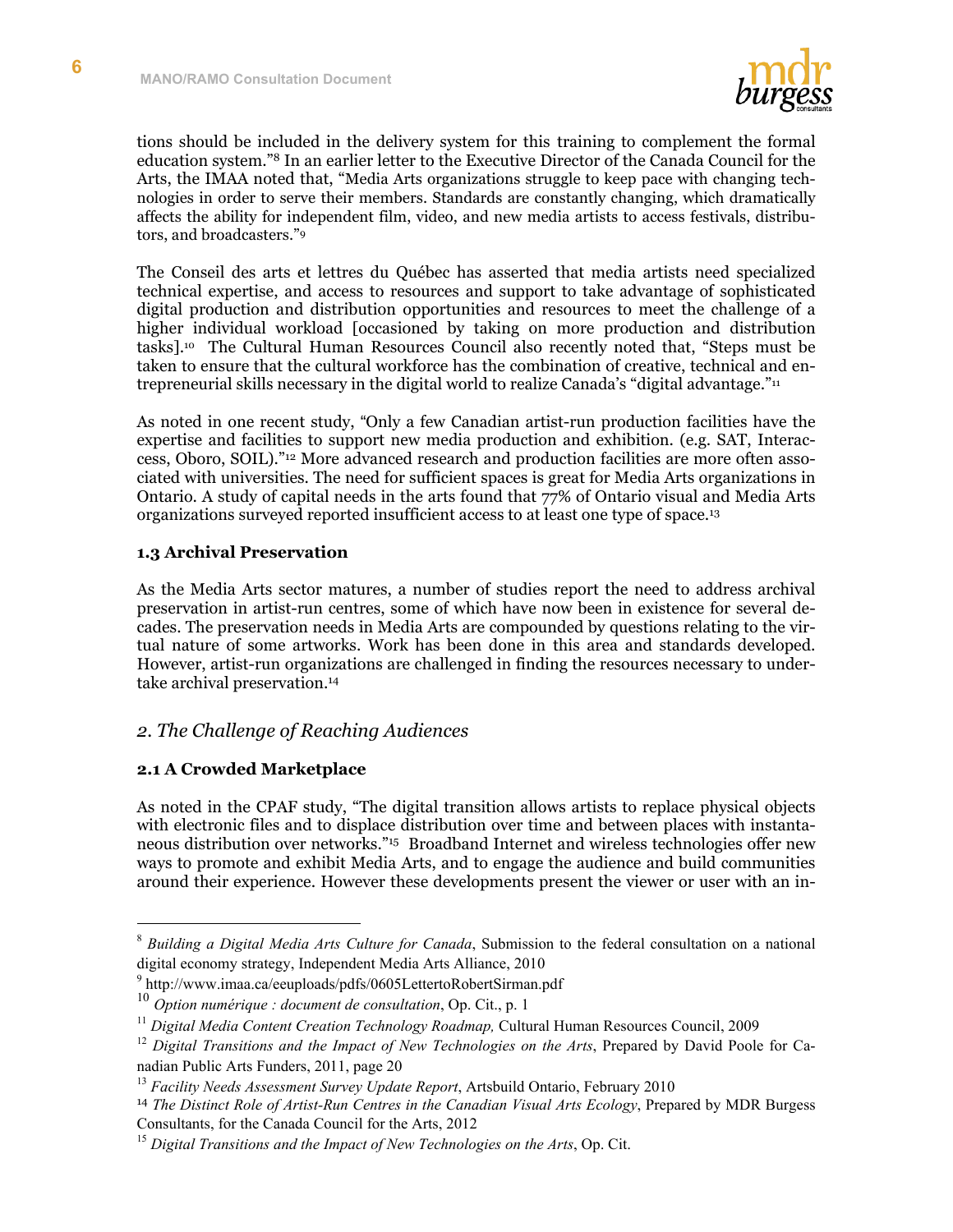

credible array of choices, driving an already crowded market place for the arts to an even more crowded global marketplace online.

The Internet may provide instant access to global audiences, but the challenge of being seen online is daunting. As noted by a recent report published by the American National Alliance of Media Art & Culture (NAMAC), with so many content options discoverability online is a challenge for media artists.16

As the 2011 Ontario Arts Engagement study revealed, "Media-based consumption reaches deeply into the Ontario population and plays a pivotal role in the overall landscape of arts engagement." 94% of Ontarians watch movies on a computer, TV or DVD, while 83% listen to music and sound recordings at home, in the car and elsewhere. The challenges for Media Arts organizations to find their public in this environment are enormous and demand significant investments of resources and ingenuity to engage with the public as well as communities of practice and communities of users.

Media arts compete for audiences off-line as well. Audience time and attention is being compressed in larger centres, where cultural consumers have more to choose from. A recent study on audience building for Media Arts stated that, "Media arts organizations are competing for audience attention nor only with large cultural institutions such as major mueums and galleries, theatre, music and dance events and mainstream movies, but also with a vast wealth of cultural material available from broadcasters or online, much of it free and available at the convenience of the user."17

Ubiquitous online and wireless networks and widespread adoption of social media have helped to establish a participatory paradigm of creation and distribution of media productions across multiple platforms, with multiple points of audience engagement. In this new environment, Media Arts organizations need to ensure they are using these platforms to reach out to their publics. However, as one study notes, "For most Media Arts organizations, this is an era of "both/and" in which they must have a dynamic online presence as well as opportunities for face-to-face interaction and community building."<sup>18</sup>

#### **2.2. Need for Improved Access to Broadband Networks in Remote Areas**

The Aboriginal Peoples Television Network (APTN) recently signalled the need for better broadband infrastructure in remote areas to ensure that creators and audiences can take advantage of the opportunities afforded by digital media, stating that, "Special attention needs to be given to remote Aboriginal communities to ensure that they are not left behind and benefit fully from Canada's digital economy." The APTN also recommended that the government of Canada require Internet service providers to provide full service to remote areas as a condition of access to public spectrum.19

 <sup>16</sup> *Summary of Findings: NAMAC Regional Gatherings, 2010*

<sup>&</sup>lt;sup>17</sup> "Never Enough Time or Resources": Building Audience Development Capacities of Media Arts Organi*zations in Ontario," prepared by Chris Gehman for MANO/RAMO, May 2011.* 

<sup>18</sup> *Summary of Findings, NAMAC Regional Meetings*, January 2011, Paula Manley

<sup>19</sup> *Improving Aboriginal Peoples' Place in Canada's Digital Economy*, *Consultation on a Digital Economy Strategy in Canada, Comments of Aboriginal Peoples Television Network Incorporated*, July, 2010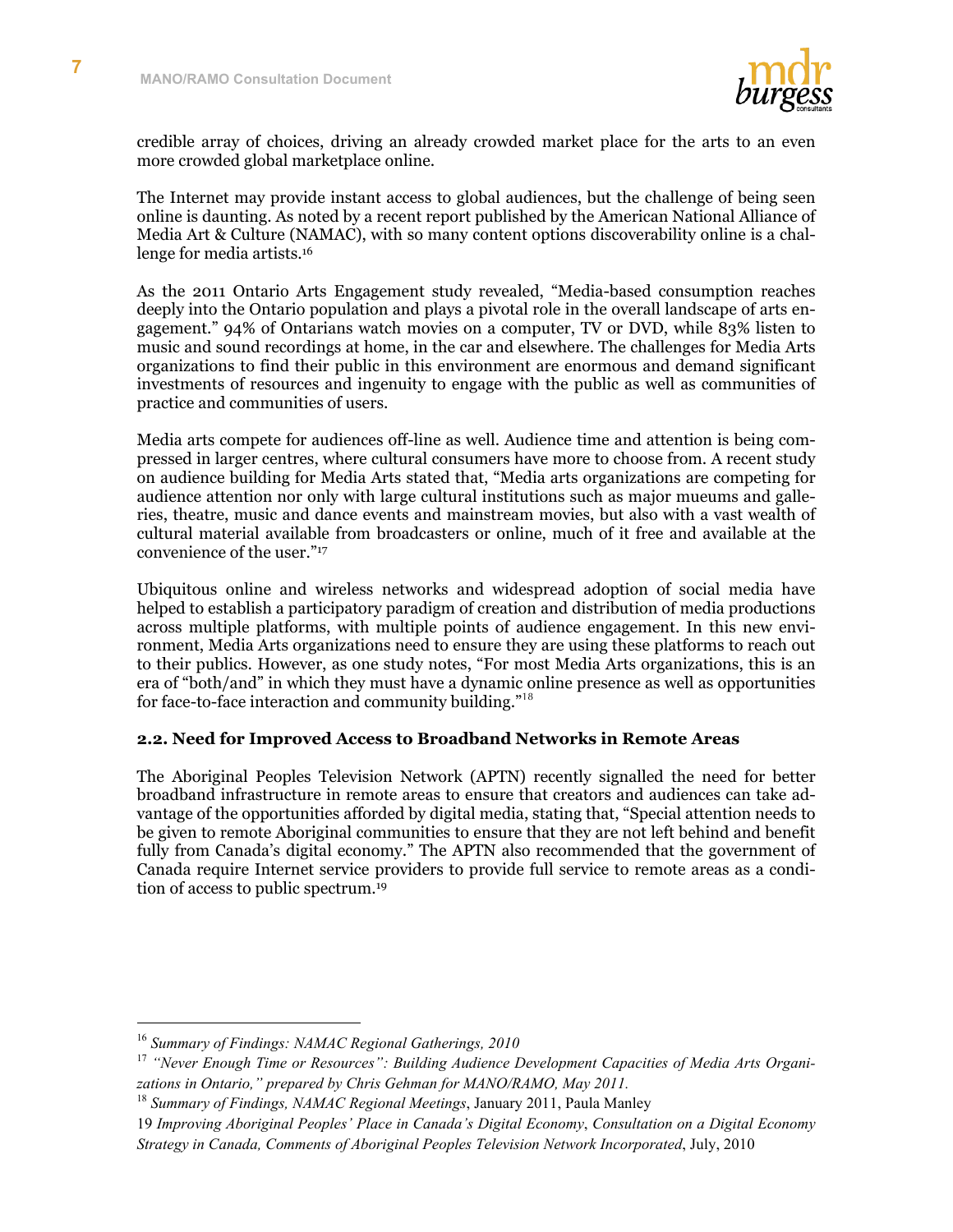

# **2.3 Copyright Issues**

At the same time, artists and their organizations have signalled to the government in numerous submissions the need for adequate copyright protection for their work.20

# *3. Ontario is Becoming More Diverse*

#### **3.1 Members of Visible Minorities and Aboriginal Peoples are the Fastest Growing Populations in Ontario**

The Ontario population is also increasingly diverse, with the fastest population growth among immigrants and members of visible minorities. At the 2006 Census, close to three million Ontarians identified themselves to belonging to a visible minority. Members of visible minorities and Aboriginal people are the fastest growing populations in Ontario.

According to a report published by the Trillium Foundation, "Immigrants and members of visible minorities tend to be concentrated in specific areas of the province, such as Southern and Central Ontario; and the province's largest urban centres, especially the Greater Toronto and Golden Horseshoe areas. In contrast, far fewer people in the northern regions of Ontario say they are a member of a visible minority (less than 2%) and very few recent immigrants are settling in the northern areas of the province."<sup>21</sup>

Growth amongst the Aboriginal population is also outpacing other populations.<sup>22</sup> The Aboriginal population is expected to grow to about 2 million people, with most (over 60%) living outside of major cities. Of those living in cities, by 2031, the largest Aboriginal populations would be found in Thunder Bay, Greater Sudbury, Winnipeg, Saskatoon and Regina, while Toronto would have the smallest proportion. On the whole, a greater proportion of Aboriginal people are under 40 years old.23 As one report signalled "young people are technology natives, while older people are technology immigrants." By contrast, the non-Aboriginal population is becoming progressively older.

These demographic shifts are changing the face of Ontario communities and communities of artistic practice. In this environment, cultural organizations are increasingly called upon to reach out to and engage with the diversity of communities that surround them.

# *4.The Challenge of Positioning the Media Arts in the New Creative Economy*

# **4.1 Greater Policy Focus on Digital Media**

In recent years, the role of digital media in driving a new "creative economy" has caught the attention of policy makers. In Ontario, the government published its framework for continued

 <sup>20</sup> See for example, http://www.carcc.ca/news.html

<sup>&</sup>lt;sup>21</sup> Diversity in Ontario: A Community Profile, Ontario Trillium Foundation. Report based on Statistics Canada, Census of Population, 2001 and 2006.

http://www12.statcan.ca/english/census01/products/analytic/companion/abor/canada.cfm. Statistics Canada, *The Daily*, Wednesday, April 2, 2008, "2006 Census: Ethnic origin, visible minorities, place of work and mode of transportation." http://www.statcan.gc.ca/daily-quotidien/080402/d1080402a-eng.htm. "Visible minority population surpasses 5-million mark."

<sup>&</sup>lt;sup>23</sup> http://www.statcan.gc.ca/daily-quotidien/111207/dq111207a-eng.htm; http://www.statcan.gc.ca/dailyquotidien/100309/dq100309a-eng.htm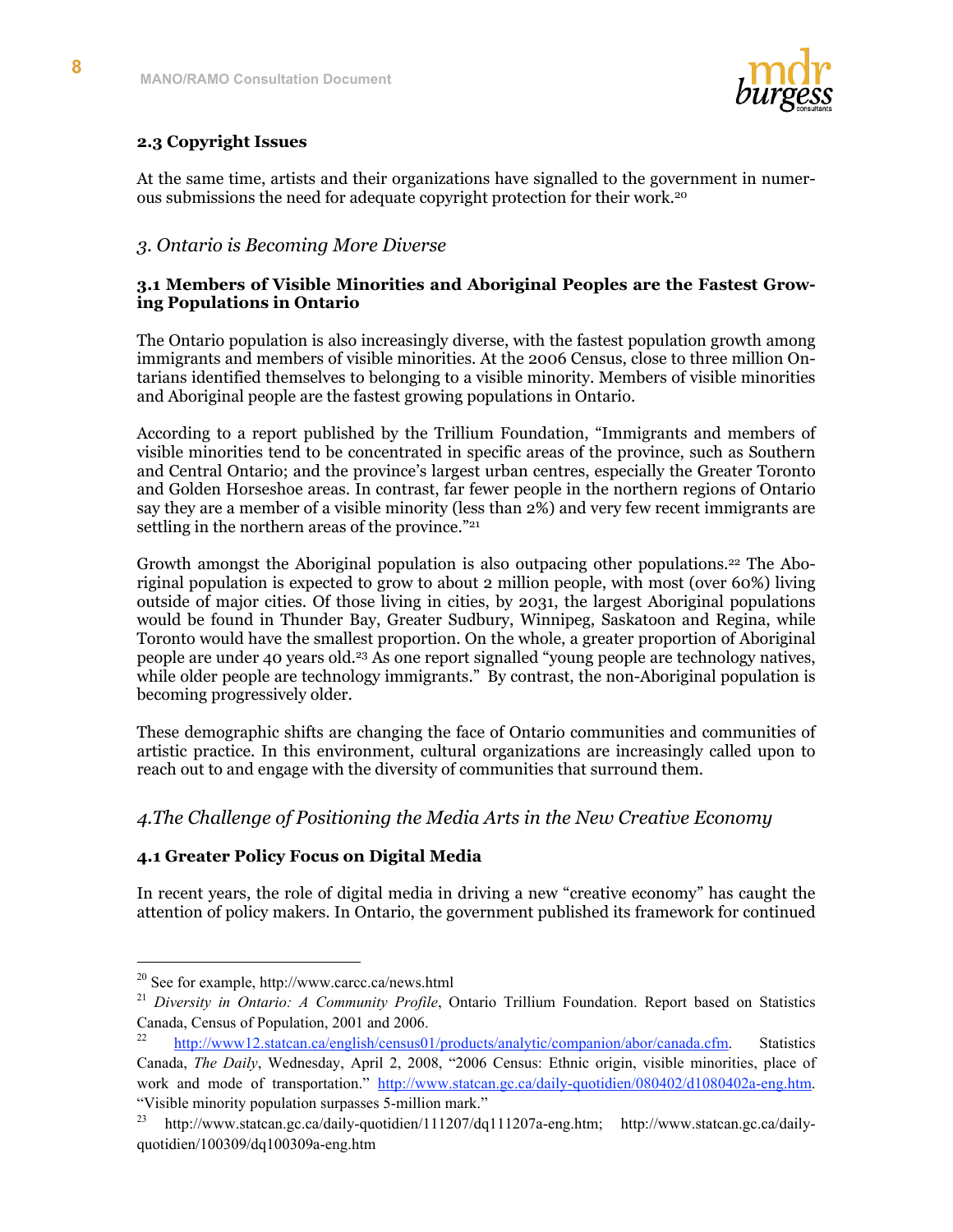

growth of its entertainment and creative clusters.24 This industrial strategy recognizes the central role played by the arts and cultural workers, whose skills and expertise are at the core of the creative industries.

Similarly, the federal government held a national consultation in 2010 on a future national digital economy strategy. In its consultation paper, the government discusses digital media creators as being, "at the centre of all creative industries, producing information, entertainment, services and applications using digital technology."25

Recognition of the central place of arts expertise in the new economy presents significant opportunities to attract new understanding and resources to the arts. However, there is also a danger of missing opportunities because of the narrow economic focus currently being brought. A study in Australia notes the expectation that media artists will necessarily compete in the commercially-driven, digital content economy…that they will become 'content providers.'"26 There is a need to bring greater awareness to policy makers of the important role played by Media Arts organizations in the greater cultural ecology and how artistic practice supports the development of a creative economy.

#### **4.2 Lack of Awareness of Media Arts**

In his study on audience building for the Media Arts sector, Chris Gehman discusses the lack of visibility of the Media Arts, both amongst the general public, but also in the arts sector, stating that, "the term Media Arts itself has no currency with the general public, or even with segments of the public with an investment in the arts and/or mass media, in contrast to the general understanding ot the terms 'fine arts' or 'performing arts', each of which is widely understood as an umbrella term covering a number of artistic disciplines."<sup>27</sup>

This lack of visibilty has implications for the ability of the Media Arts sector to mobilize and benefit from ongoing digital policy development. As a recent study by NAMAC found, the lack of public awareness of the Media Arts means that organizations "are continually working to reframe their work and their role."28

The province of Quebec provides an interesting example, having recently concluded a province-wide consultation on the impact of digital technologies in all the arts and cultural industries. These consultations are expected to result in a new province wide digital cultural strategy. In the meantime, the Conseil des arts et lettres du Quebec (CALQ), the Quebec equivalent of the Ontario Arts Council, has, as a result of its consultations, recognized the need to support artists for the creation of online platforms, for artistic residencies, to access expertise and equipment in the private sector and in universities, for emerging artistic practices, and

 <sup>24</sup> *Ontario's Entertainment and Creative Cluster: A Framework for Growth*, Ministry of Tourism and Culture, Ontario, 2011

<sup>25</sup> *Improving Canada's Digital Advantage: Strategies for Sustainable Prosperity*, Consultation Paper on a Digital Economy Strategy for Canada, 2010

<sup>26</sup> *New Media Arts Scoping Study*, Australia Council for the Arts with the Australian Government, September 2006

<sup>27</sup> *"Never Enough Time or Resources": Building Audience Development Capacities of Media Arts Organizations in Ontario,",* Op. Cit.

<sup>28</sup> *Summary of Findings, NAMAC Regional Gatherings, Op. Cit.;* See also *Building a Digital Media Arts Culture for Canada*, Op. Cit.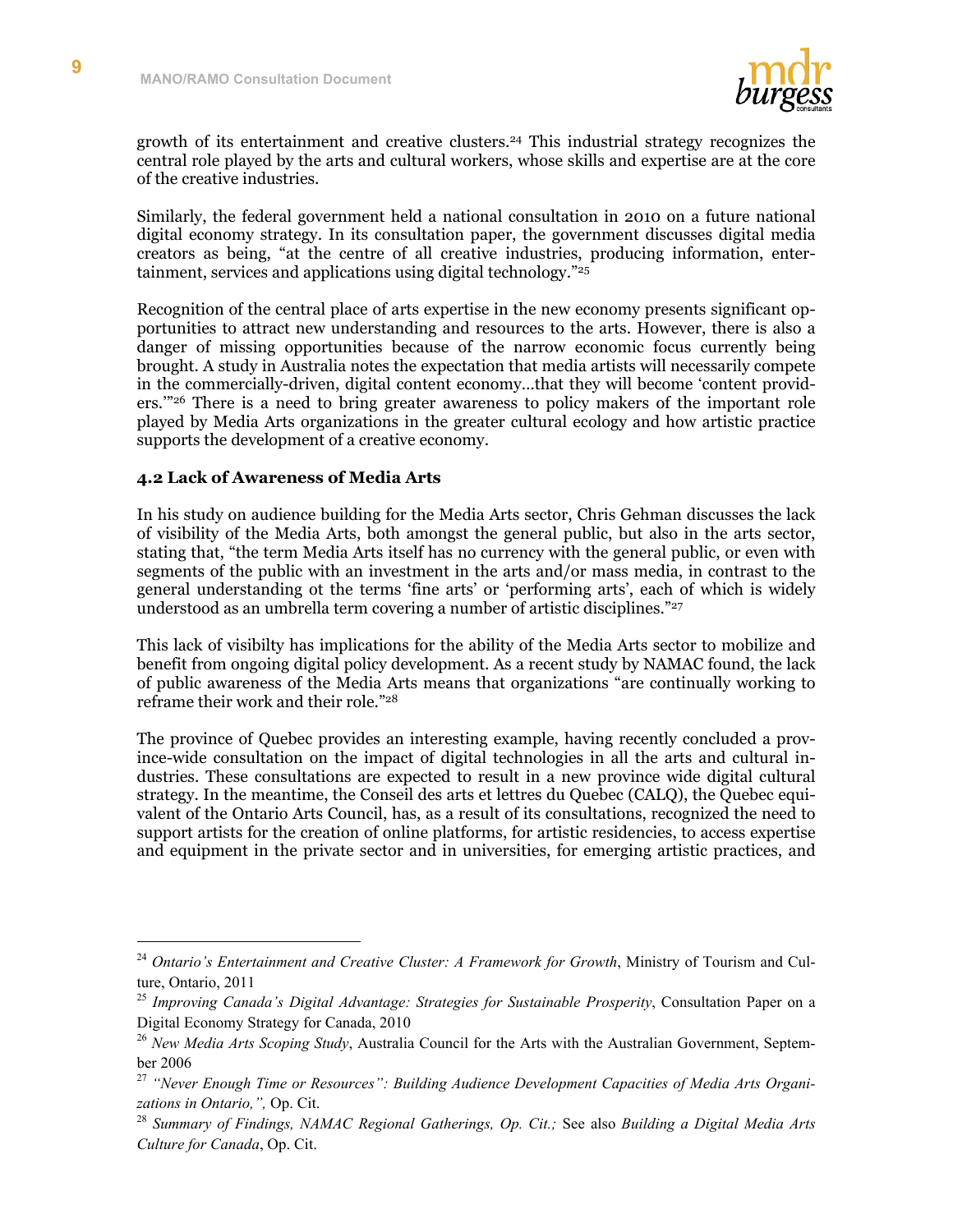

critical practices. The consultations have resulted in the creation of a new Digital Arts Program at the CALQ.29

# *5. Funding Challenges*

#### **5.1 Growing Trend Towards Private Sector Funding**

There is a growing trend to support organizations to access a greater share of private sector funding. Increased funding from the private sector is being encouraged through provincial and national programs aimed at arts organizations, as well as through private sector initiatives, such as the ArtsVest program of Business for the Arts, being delivered with matching federal funding and in partnership with municipal arts councils.

These are potentially positive developments that could help develop more diversified funding structures for arts organizations. However, there are a number of challenges associated with access to private sector funding for Media Arts. It has been said that the lack of visibility for the Media Arts sector has an impact on efforts to attract major private sponsors. The lack of a clear identity and value proposition for private sector funders means that Media Arts organizations must work harder to demonstrate their value and impact.

Private sector funding, while potentially promising, has also been hampered by economic turbulence of recent years and ongoing global economic uncertainty. In this environment, public giving as well as volunteering in the arts have reportedly declined.30

#### **5.2 Cuts to Independent Filmmaking Putting Pressure on Arts Councils**

As a result of the economic recession of 2008 and ongoing economic uncertainty, significant funding cuts are being implemented at all levels to reign in government spending, both in Canada and abroad. Recent cuts to documentary filmmaking supported through cultural industry programs are reportedly putting pressure on limited arts council funds. As more cuts are anticipated to independent filmmaking that has been supported through cultural industry programs, this situation could worsen.31

 <sup>29</sup> *Option Numerique: Scenarios d'action*, Op. Cit.

<sup>&</sup>lt;sup>30</sup> André Courchesne and Johanne Turbide, L'économie des arts en temps de crise, HEC, Montreal, November, 2009; *The Recession & the Arts. The Impact of the Economic Downturn on Nonprofit Cultural Groups in New York City, Alliance for the Arts, 2009. http://www.allianceforarts.org/images/EcImpact- Survey\_2009report.pdf; The Impact of the Recession on the Arts. Arts Council of England 2009, http://www.artscouncil.org. uk/aboutus/project\_detail.php?rid=0&sid=&brows e=recent&id=1132;*

<sup>31</sup> *Building a Digital Media Arts Culture for Canada*, Op. Cit. See also, "Telefilm Canada plans additional \$7.9 million in programming cuts over two years," Playback Online, May 3, 2012. http://playbackonline.ca/2012/05/03/telefilm-canada-plans-additional-7-9-million-in-programming-cutsover-two-years/